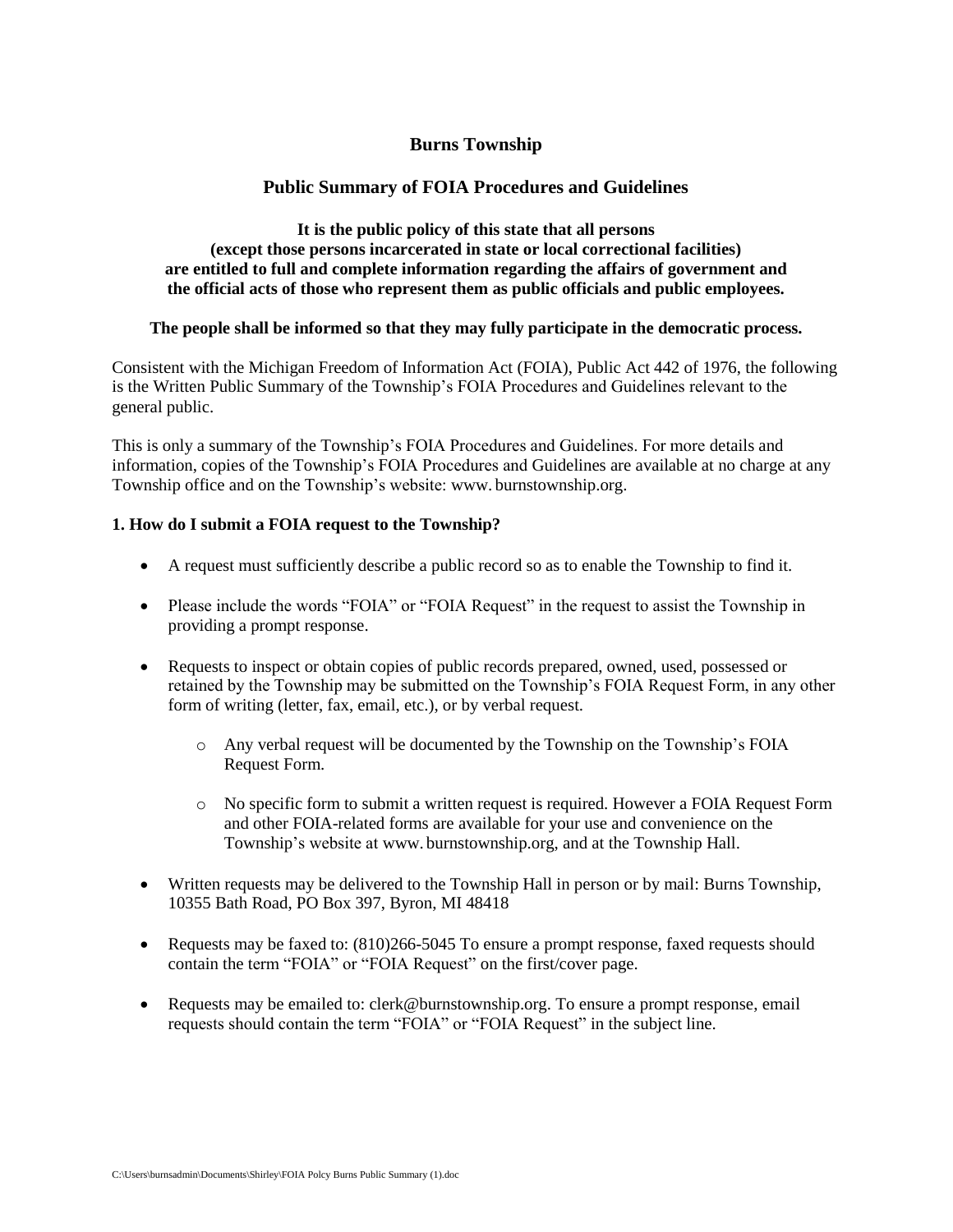### **2. What kind of response can I expect to my request?**

- Within 5 business days after receiving a FOIA request the Township will issue a response. If a request is received by fax or email, the request is deemed to have been received on the following business day. The Township will respond to your request in one of the following ways:
	- o Grant the request,

•

- o Issue a written notice denying the request,
- o Grant the request in part and issue a written notice denying in part the request,
- o Issue a notice indicating that due to the nature of the request the Township needs an additional 10 business days to respond, or
- o Issue a written notice indicating that the public record requested is available at no charge on the Township's website
- If the request is granted, or granted in part, the Township will ask that payment be made for the allowable fees associated with responding to the request before the public record is made available.
- If the cost of processing the request is expected to exceed \$50, or if you have not paid for a previously granted request, the Township will require a deposit before processing the request.

### **3. What are the Township's deposit requirements?**

- If the Township has made a good faith calculation that the total fee for processing the request will exceed \$50.00, the Township will require that you provide a deposit in the amount of 50% of the total estimated fee. When the Township requests the deposit, it will provide you a non-binding best efforts estimate of how long it will take to process the request after you have paid your deposit.
- If the Township receives a request from a person who has not paid the Township for copies of public records made in fulfillment of a previously granted written request, the Township will require a deposit of 100% of the estimated processing fee before it begins to search for the public record for any subsequent written request when **all** of the following conditions exist:
	- $\circ$  The final fee for the prior written request is not more than 105% of the estimated fee;
	- o The public records made available contained the information sought in the prior written request and remain in the Township's possession;
	- o The public records were made available to the individual, subject to payment, within the best effort time frame estimated by the Township to provide the records;
	- o Ninety (90) days have passed since the Township notified the individual in writing that the public records were available for pickup or mailing;
	- o The individual is unable to show proof of prior payment to the Township; and
	- o The Township has calculated an estimated detailed itemization that is the basis for the current written request's increased fee deposit.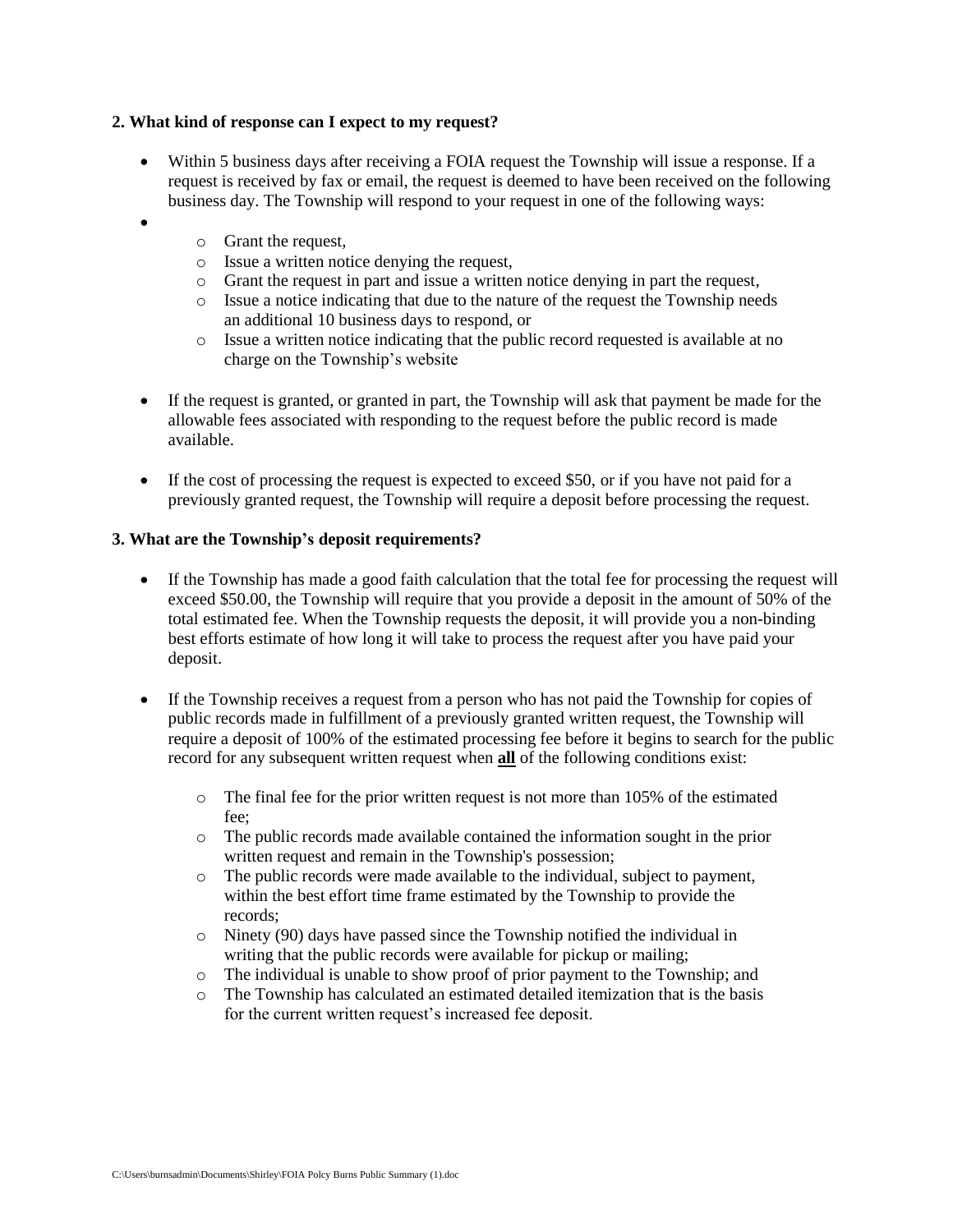- The Township will not require the 100% estimated fee deposit if any of the following apply:
	- o The person making the request is able to show proof of prior payment in full to the Township;
	- o The Township is subsequently paid in full for all applicable prior written requests; or
	- o Three hundred sixty five (365) days have passed since the person made the request for which full payment was not remitted to the Township.

### **4. How does the Township calculate FOIA processing fees?**

The Michigan FOIA statute permits the Township to charge for the following costs associated with processing a request:

- Labor costs associated with copying or duplication, which includes making paper copies, making digital copies, or transferring digital public records to non-paper physical media or through the Internet.
- Labor costs associated with searching for, locating and examining a requested public record, when failure to charge a fee will result in unreasonably high costs to the Township.
- Labor costs associated with a review of a record to separate and delete information exempt from disclosure, when failure to charge a fee will result in unreasonably high costs to the Township.
- The cost of copying or duplication, not including labor, of paper copies of public records. This may include the cost for copies of records already on the township's website if you ask for the township to make copies.
- The cost of computer discs, computer tapes or other digital or similar media when the requester asks for records in non-paper physical media. This may include the cost for copies of records already on the township's website if you ask for the township to make copies.
- The cost to mail or send a public record to a requestor.

### **Labor Costs**

- All labor costs will be estimated and charged in 15-minute increments, with all partial time increments rounded down. If the time involved is less than 15 minutes, there will be no charge.
- Labor costs will be charged at the hourly wage of the lowest-paid Township employee capable of doing the work in the specific fee category, regardless of who actually performs work.
- Labor costs will also include a charge to cover or partially cover the cost of fringe benefits. Township may add up to 50% to the applicable labor charge amount to cover or partially cover the cost of fringe benefits, but in no case may it exceed the actual cost of fringe benefits.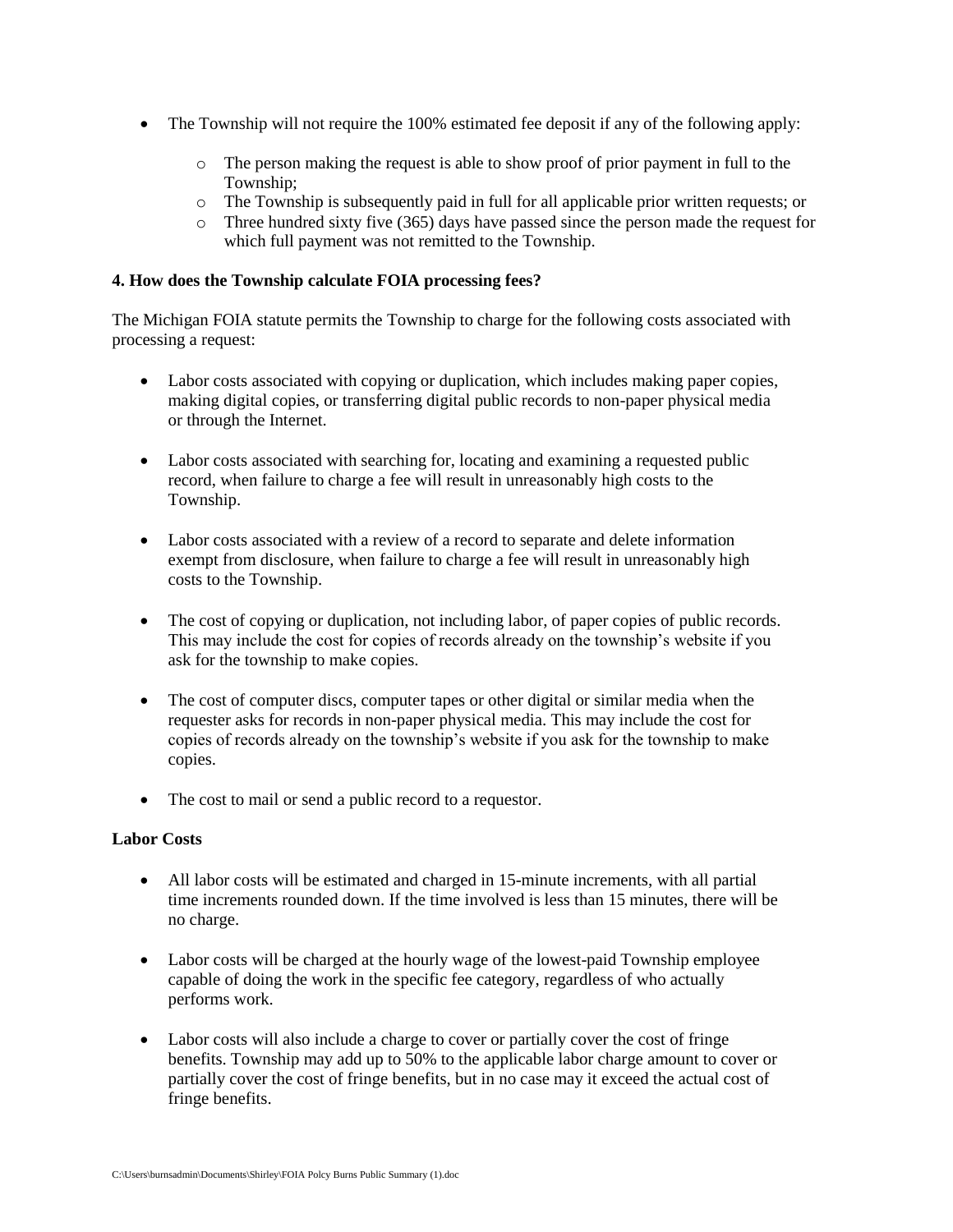- Overtime wages will not be included in labor costs unless agreed to by the requestor; overtime costs will not be used to calculate the fringe benefit cost.
- Contracted labor costs will be charged at the hourly rate of \$48.90 (6 times the state minimum hourly wage)

A labor cost will not be charged for the search, examination, review and the deletion and separation of exempt from nonexempt information unless failure to charge a fee would result in unreasonably high costs to the Township. Costs are unreasonably high when they are excessive and beyond the normal or usual amount for those services compared to the Township's usual FOIA requests, because of the nature of the request in the particular instance. The Township must specifically identify the nature of the unreasonably high costs in writing.

## **Copying and Duplication**

The Township must use the most economical method for making copies of public records, including using double-sided printing, if cost-saving and available.

## *Non-paper Copies on Physical Media*

- The cost for records provided on non-paper physical media, such as computer discs, computer tapes or other digital or similar media will be at the actual and most reasonably economical cost for the non-paper media.
- This cost will be charged only if the Township has the technological capability necessary to provide the public record in the requested non-paper physical media format.

### *Paper Copies*

- Paper copies of public records made on standard letter  $(8 \frac{1}{2} \times 11)$  or legal  $(8 \frac{1}{2} \times 14)$ sized paper will not exceed \$.10 per sheet of paper.
- Copies for non-standard sized sheets will paper will reflect the actual cost of reproduction.

### **Mailing Costs**

- The cost to mail public records will use a reasonably economical and justified means.
- The Township may charge for the least expensive form of postal delivery confirmation.
- No cost will be made for expedited shipping or insurance unless you request it.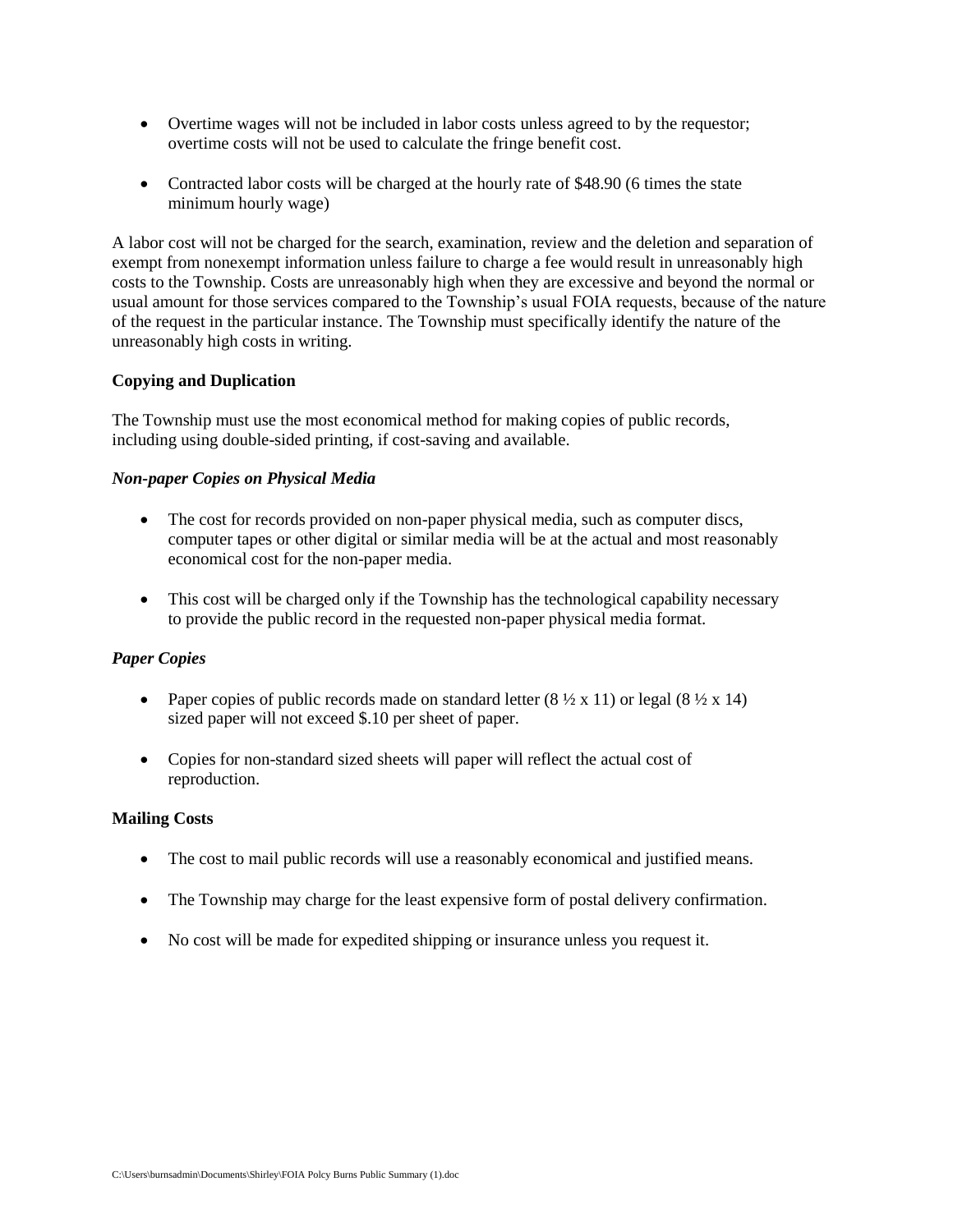### **Waiver of Fees**

The cost of the search for and copying of a public record may be waived or reduced if in the sole judgment of the FOIA Coordinator a waiver or reduced fee is in the public interest because it can be considered as primarily benefitting the general public. The township board may identify specific records or types of records it deems should be made available for no charge or at a reduced cost.

### **5. How do I qualify for an indigence discount on the fee?**

The Township will discount the first \$20.00 of fees for a request if you submit an affidavit stating that you are:

- Indigent and receiving specific public assistance; or
- If not receiving public assistance, stating facts demonstrating an inability to pay because of indigence.

You are **not** eligible to receive the \$20.00 discount if you:

- Have previously received discounted copies of public records from the Township twice during the calendar year; or
- Are requesting information on behalf of other persons who are offering or providing payment to you to make the request.

An affidavit is sworn statement. For your convenience, the Township has provided an Affidavit of Indigence for the waiver of FOIA fees on the back of the Township FOIA Request Form, which is available on the Township's website: www. burnstownship.org.

### **6. May a nonprofit organization receive a discount on the fee?**

A nonprofit organization advocating for developmentally disabled or mentally ill individuals that is formally designated by the state to carry out activities under subtitle C of the federal developmental disabilities assistance and bill of rights act of 2000, Public Law 106-402, and the protection and advocacy for individuals with mental illness act, Public Law 99-319, may receive a \$20.00 discount if the request meets all of the following requirements in the Act:

- o Is made directly on behalf of the organization or its clients.
- o Is made for a reason wholly consistent with the mission and provisions of those laws under section 931 of the mental health code, 1974 PA 258, MCL 330.1931.
- o Is accompanied by documentation of its designation by the state, if requested by the public body.